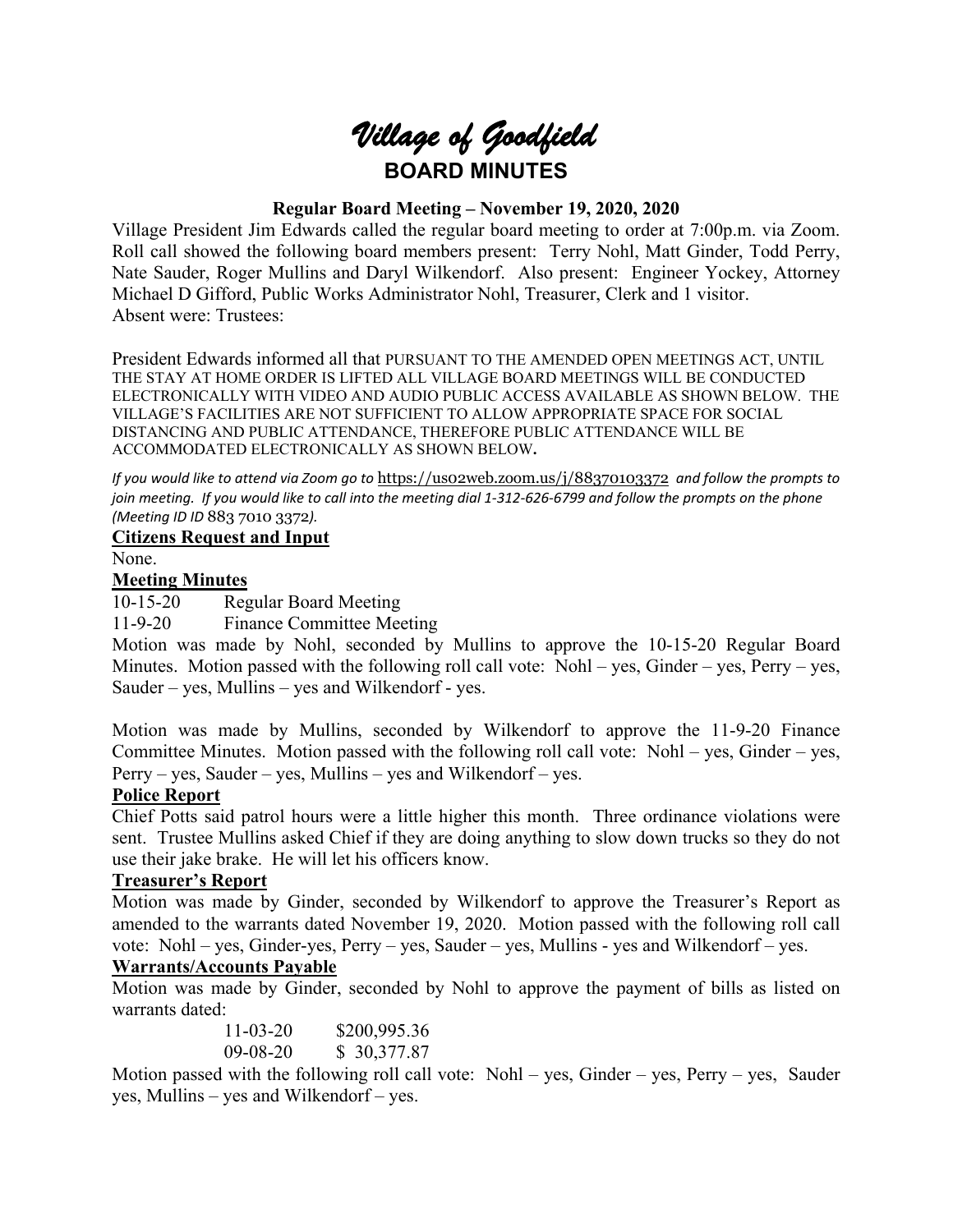## **Transfers**

Motion was made by Wilkendorf, seconded by Sauder to approve the following transfers:

- \$ 23,150.94 from O&M Checking to General Fund Checking
- \$ 60,000.00 from General Fund Money Market to General Fund Checking
- \$ 0.00 from General Fund Money Market to Building Fund Money Market
- \$ 0.00 from O&M Checking to O&M Money Market
- \$ 0.00 from O&M Checking to Pledged Revenue (Bond Pmt)
- \$164,706.25 from TIF Fund to General Fund Checking
- \$ 0.00 from Bond Repayment Fund to General Fund Checking

Motion passed with the following roll call vote: Nohl – yes, Ginder-yes, Perry – yes, Sauder – yes, Mullins - yes and Wilkendorf – yes.

#### **Payment of outstanding invoices upon request of Village Engineer**

There were no outstanding invoices.

## **PUBLIC WORKS ADMINISTRATOR/VILLAGE ENGINEER REPORT**

PWA Nohl reported that Assistant PWA Mike Carr is on quarantine because he was exposed to a positive family member. Laborer Kyle Fultz went to be tested today.

**WATER TREATMENT PLANT/DISTRIBUTION SYSTEM**

Nothing discussed.

**SEWER TREATMENT PLANT/COLLECTION SYSTEM**

Nothing discussed.

# **SANITARY SEWER COLLECTION SYSTEM ISSUES**

Nothing discussed.

## **ATTORNEY REPORT**

Attorney Gifford deferred comment until the Executive Session regarding pending litigation,

Trustee Wilkendorf asked if attorney was able to look into what recourse the Village could have with Chip Energy. Attorney Gifford apologized, he was busy with other Village matters and did not get to it. He will have it for next month's Board Meeting.

#### **VILLAGE PRESIDENT'S REPORT**

The TIF Joint Review meeting preceded this Board Meeting. President Edwards read a statement as that meeting. He stated, the Village of Goodfield per discussion with Woodford County became aware in mid 2019 of an alleged overpayment of TIF tax increments to the Village. Although the discussion has been delayed by the COVID 19 pandemic the Village is in discussion with the County about this issue.

#### **OLD BUSINESS**

## **Comprehensive Plan/Mile and a half radius map**

Nothing discussed.

**Ingress/Egress Easement for Sanitary Sewer Trunk Main**

Nothing new discussed. PWA Nohl would like to set a Water & Sewer Committee Meeting.

#### **Raymond & Cleveland Street Right of Way**

Nothing new discussed. Mr. Coulter has a copy of the Easement, but the Village has not heard back from him. PWA Nohl has not gotten ahold of Mr. Kamp yet.

## **Sewer Main Easement – Dr. Merheb & Barn III**

Nothing discussed.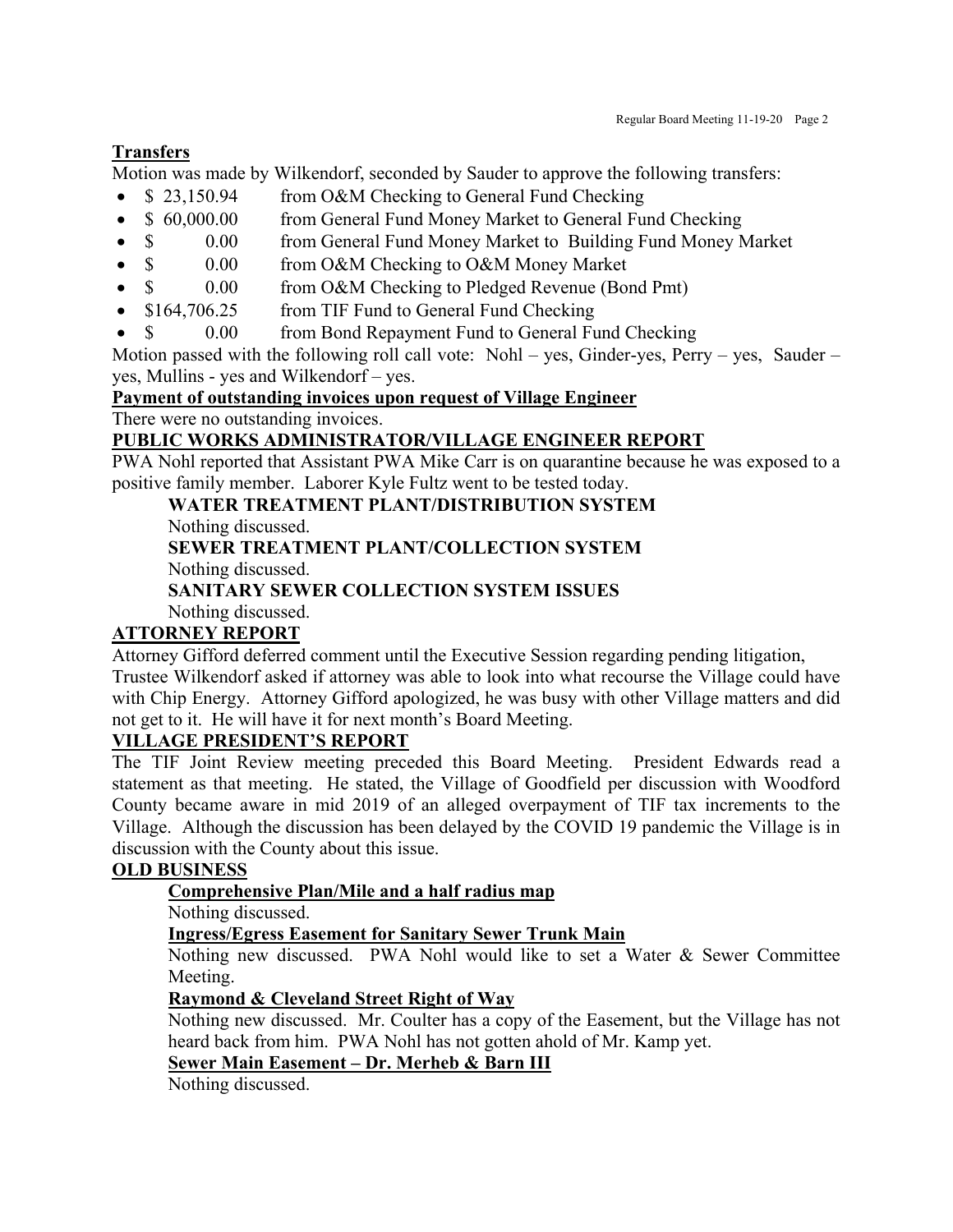## **Amendment to Timberline Mobile Estates Water Service Agreement – Letter of Credit**

Nothing discussed.

#### **Consolidated Election – April 6, 2021**

Filing period is December 14-21, 2020. Clerk will call County to inquire how many signatures are needed.

#### **Personnel Matter**

Village President Jim Edwards is not resigning and will not be moving to Tennessee. **NEW BUSINESS**

#### **Executive Session 2(c-11) of the Open Meetings Act to discuss pending litigation**

Motion was made by Nohl, seconded by Ginder to enter into Executive Session under 2(c-11) of the Open Meetings Act to discuss pending litigation. Motion passed with the following roll call vote: Nohl – yes, Ginder yes, Perry – yes, Sauder – yes, Mullins yes and Wilkendorf – yes.

Board entered into Executive Session at 7:20pm.

Motion to reconvene and go back into Regular Session was made by Sauder, seconded by Ginder. Motion passed with the following roll call vote: Nohl – yes, Ginder yes, Perry – yes, Sauder – yes, Mullins yes and Wilkendorf – yes.

No action was taken in Exec. Session.

#### **Annual Salary Review – Executive Session under 2(c-1) of the Open Meetings Act**

Motion was made by Nohl, seconded by Ginder to enter into Executive Session under 2(c-1) of the Open Meetings Act to discuss annual salary review. Motion passed with the following roll call vote: Nohl – yes, Ginder yes, Perry – yes, Sauder – yes, Mullins yes and Wilkendorf – yes.

Board entered into Executive Session at 8:20pm.

Motion to reconvene and go back into Regular Session was made by Ginder, seconded by Wilkendorf. Motion passed with the following roll call vote: Nohl – yes, Ginder yes, Perry – yes, Sauder – yes, Mullins yes and Wilkendorf – yes.

No action was taken in Exec. Session.

#### **Tax Levy & Truth in Taxation**

Tabled until December Regular Board Meeting,

#### **Christmas Gifts for Employees**

Motion was made by Ginder, seconded by Sauder to do the same amount for Christmas gifts as last year. Motion passed with the following roll call vote: Nohl – abstain, Ginder yes, Perry – yes, Sauder – yes, Mullins yes and Wilkendorf – yes.

## **Goodfield Community Club**

The Goodfield Community Club sent a letter asking what the Village would use donation money for if we get it this year. After discussion it was the consensus of the Board that the Village would use it for pavilion/park improvements.

#### **Schedule Committee Meetings**

Next Regular Board meeting is December 17, 2020.